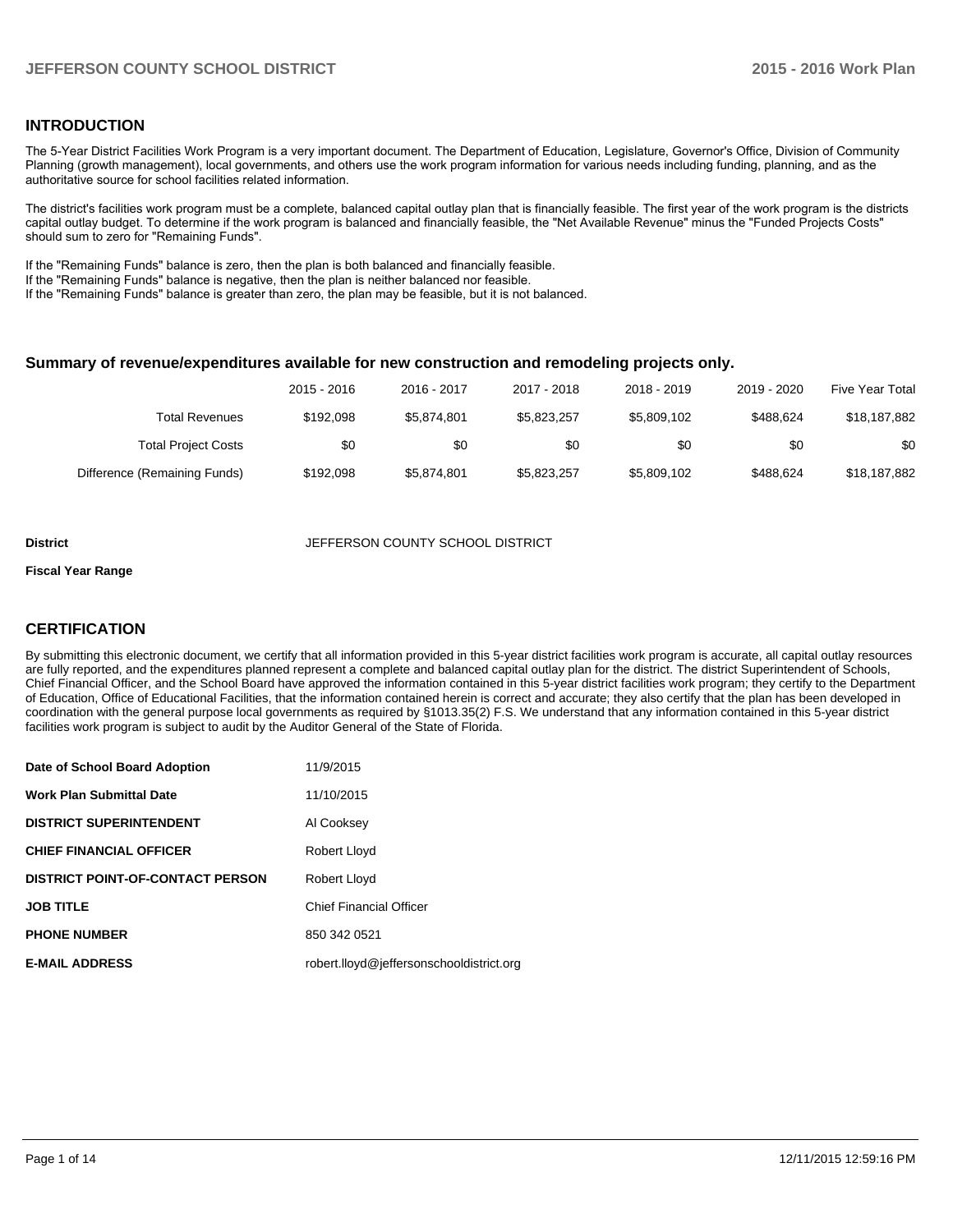# **Expenditures**

#### **Expenditure for Maintenance, Repair and Renovation from 1.50-Mills and PECO**

Annually, prior to the adoption of the district school budget, each school board must prepare a tentative district facilities work program that includes a schedule of major repair and renovation projects necessary to maintain the educational and ancillary facilities of the district.

|                                                                            | <b>Sub Total:</b>                                                                                                                                                                                    | \$920,004                             | \$190,000                | \$175,000                | \$175,000                | \$175,000                | \$1,635,004  |  |  |
|----------------------------------------------------------------------------|------------------------------------------------------------------------------------------------------------------------------------------------------------------------------------------------------|---------------------------------------|--------------------------|--------------------------|--------------------------|--------------------------|--------------|--|--|
| Locations:                                                                 | CENTRAL FOOD SERVICES, JEFFERSON COUNTY MIDDLE/SR HIGH, JEFFERSON ELEMENTARY, JEFFERSON SUPERINTENDENT'S<br>OFFICE, TRANSPORTATION DEPARTMENT                                                        |                                       |                          |                          |                          |                          |              |  |  |
| Maintenance/Repair                                                         |                                                                                                                                                                                                      | \$20,000                              | \$20,000                 | \$20,000                 | \$20,000                 | \$20,000                 | \$100,000    |  |  |
| Locations:                                                                 | JEFFERSON COUNTY MIDDLE/SR HIGH, JEFFERSON ELEMENTARY, JEFFERSON SUPERINTENDENT'S OFFICE                                                                                                             |                                       |                          |                          |                          |                          |              |  |  |
| Paint                                                                      |                                                                                                                                                                                                      | \$40,000                              | \$40,000                 | \$25,000                 | \$25,000                 | \$25,000                 | \$155,000    |  |  |
|                                                                            | Locations: UEFFERSON SUPERINTENDENT'S OFFICE                                                                                                                                                         |                                       |                          |                          |                          |                          |              |  |  |
| <b>Closed Circuit Television</b>                                           |                                                                                                                                                                                                      | \$1                                   | \$0                      | \$0                      | \$0                      | \$0                      | \$1          |  |  |
|                                                                            | Locations: CENTRAL FOOD SERVICES, JEFFERSON COUNTY MIDDLE/SR HIGH, JEFFERSON ELEMENTARY, JEFFERSON SUPERINTENDENT'S<br>OFFICE, TRANSPORTATION DEPARTMENT                                             |                                       |                          |                          |                          |                          |              |  |  |
| Telephone/Intercom System                                                  |                                                                                                                                                                                                      | \$1                                   | \$0                      | \$0                      | \$0                      | \$0                      | \$1          |  |  |
|                                                                            | Locations: CENTRAL FOOD SERVICES, HOWARD MIDDLE, JEFFERSON COUNTY MIDDLE/SR HIGH, JEFFERSON ELEMENTARY, JEFFERSON<br>SENIOR HIGH (OLD), JEFFERSON SUPERINTENDENT'S OFFICE, TRANSPORTATION DEPARTMENT |                                       |                          |                          |                          |                          |              |  |  |
| Fire Alarm                                                                 |                                                                                                                                                                                                      | \$10,000                              | \$5,000                  | \$5,000                  | \$5,000                  | \$5,000                  | \$30,000     |  |  |
| Locations:                                                                 | CENTRAL FOOD SERVICES, HOWARD MIDDLE, JEFFERSON COUNTY MIDDLE/SR HIGH, JEFFERSON ELEMENTARY, JEFFERSON<br>SENIOR HIGH (OLD), JEFFERSON SUPERINTENDENT'S OFFICE, TRANSPORTATION DEPARTMENT            |                                       |                          |                          |                          |                          |              |  |  |
| Electrical                                                                 |                                                                                                                                                                                                      | \$50,000                              | \$15,000                 | \$15,000                 | \$15,000                 | \$15,000                 | \$110,000    |  |  |
| Locations:                                                                 | JEFFERSON SUPERINTENDENT'S OFFICE                                                                                                                                                                    |                                       |                          |                          |                          |                          |              |  |  |
| Parking                                                                    |                                                                                                                                                                                                      | \$1                                   | \$0                      | \$0                      | \$0                      | \$0                      | \$1          |  |  |
| Locations:                                                                 | CENTRAL FOOD SERVICES, JEFFERSON COUNTY MIDDLE/SR HIGH, JEFFERSON ELEMENTARY                                                                                                                         |                                       |                          |                          |                          |                          |              |  |  |
| Fencing                                                                    |                                                                                                                                                                                                      | \$1                                   | \$0                      | \$0                      | \$0                      | \$0                      | \$1          |  |  |
|                                                                            | Locations: CENTRAL FOOD SERVICES, HOWARD MIDDLE, JEFFERSON COUNTY MIDDLE/SR HIGH, JEFFERSON ELEMENTARY, JEFFERSON<br>SENIOR HIGH (OLD), JEFFERSON SUPERINTENDENT'S OFFICE, TRANSPORTATION DEPARTMENT |                                       |                          |                          |                          |                          |              |  |  |
| Safety to Life                                                             |                                                                                                                                                                                                      | \$40.000                              | \$50,000                 | \$50,000                 | \$50,000                 | \$50,000                 | \$240,000    |  |  |
|                                                                            | Locations: JJEFFERSON COUNTY MIDDLE/SR HIGH, JEFFERSON ELEMENTARY, JEFFERSON SENIOR HIGH (OLD), JEFFERSON<br>SUPERINTENDENT'S OFFICE                                                                 |                                       |                          |                          |                          |                          |              |  |  |
| Roofing                                                                    |                                                                                                                                                                                                      | \$60,000                              | \$25,000                 | \$25,000                 | \$25,000                 | \$25,000                 | \$160,000    |  |  |
| JEFFERSON COUNTY MIDDLE/SR HIGH, JEFFERSON SENIOR HIGH (OLD)<br>Locations: |                                                                                                                                                                                                      |                                       |                          |                          |                          |                          |              |  |  |
| Flooring                                                                   |                                                                                                                                                                                                      | \$200,000                             | \$10,000                 | \$10,000                 | \$10,000                 | \$10.000                 | \$240.000    |  |  |
| Locations:                                                                 | JEFFERSON COUNTY MIDDLE/SR HIGH, JEFFERSON ELEMENTARY, JEFFERSON SUPERINTENDENT'S OFFICE                                                                                                             |                                       |                          |                          |                          |                          |              |  |  |
| <b>HVAC</b>                                                                |                                                                                                                                                                                                      | \$500,000                             | \$25,000                 | \$25,000                 | \$25,000                 | \$25.000                 | \$600,000    |  |  |
|                                                                            | Item                                                                                                                                                                                                 | $2015 - 2016$<br><b>Actual Budget</b> | 2016 - 2017<br>Projected | 2017 - 2018<br>Projected | 2018 - 2019<br>Projected | 2019 - 2020<br>Projected | <b>Total</b> |  |  |
|                                                                            |                                                                                                                                                                                                      |                                       |                          |                          |                          |                          |              |  |  |

| IPFCO<br>Expenditures<br>Maintenance<br>∟ບບ | \$28,320<br>$\overline{\phantom{a}}$ | \$28.000<br>0.00 | \$28,000 | \$28,000 | \$28,000 | $\sim$<br>∼.<br>14″،<br>10.3ZU |
|---------------------------------------------|--------------------------------------|------------------|----------|----------|----------|--------------------------------|
|---------------------------------------------|--------------------------------------|------------------|----------|----------|----------|--------------------------------|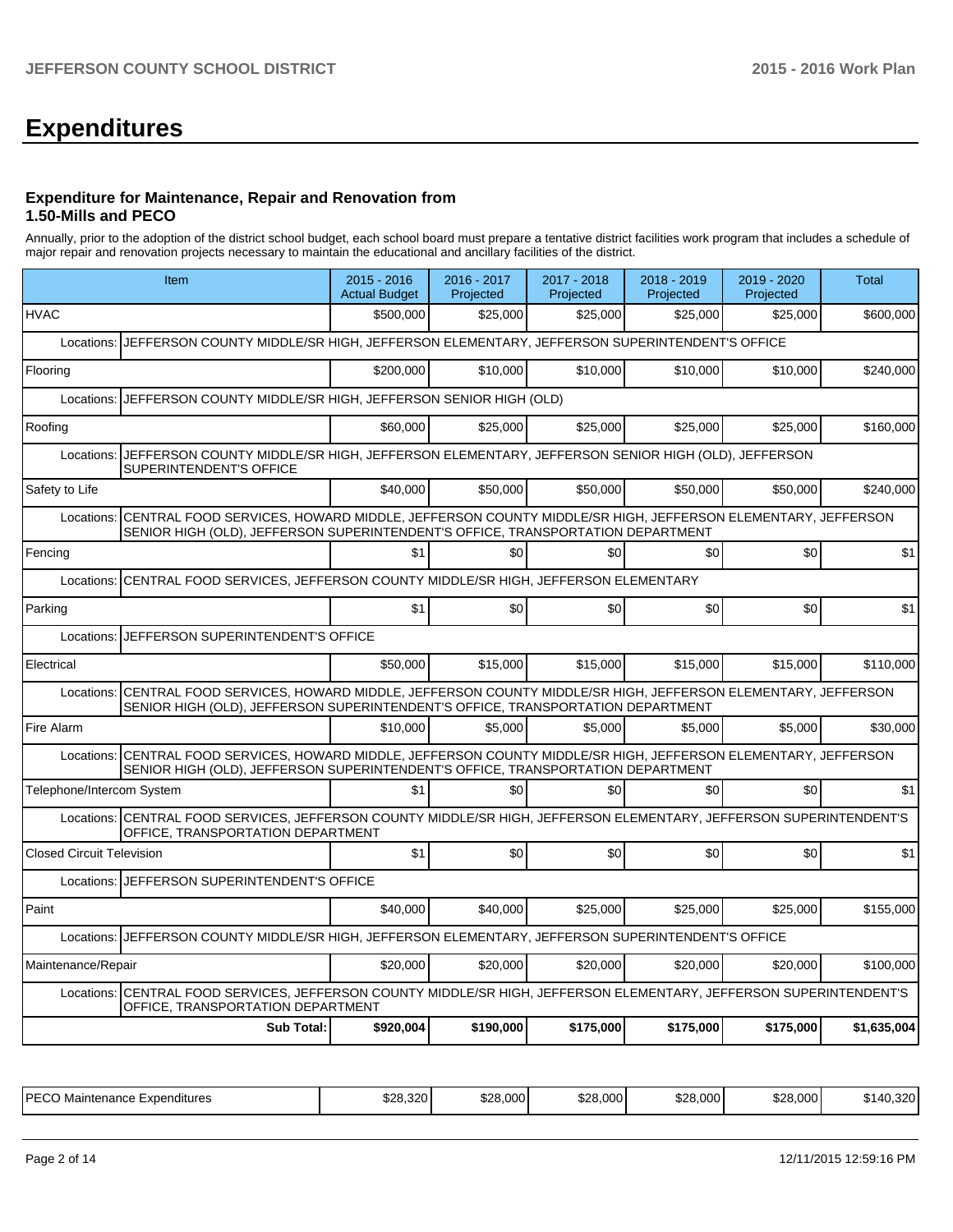| 1.50 Mill Sub<br>Total: | .038.684<br>ו ה | \$232,000 | \$217,000 | \$277,000 | \$277,000 | \$2.041.684 |
|-------------------------|-----------------|-----------|-----------|-----------|-----------|-------------|

|                                                                                                                                                         | Other Items                                                                                                                                             | $2015 - 2016$<br><b>Actual Budget</b> | 2016 - 2017<br>Projected | 2017 - 2018<br>Projected | $2018 - 2019$<br>Projected | $2019 - 2020$<br>Projected | Total       |  |
|---------------------------------------------------------------------------------------------------------------------------------------------------------|---------------------------------------------------------------------------------------------------------------------------------------------------------|---------------------------------------|--------------------------|--------------------------|----------------------------|----------------------------|-------------|--|
| <b>Renovations</b>                                                                                                                                      |                                                                                                                                                         | \$27,000                              | \$25,000                 | \$25,000                 | \$25,000                   | \$25,000                   | \$127,000   |  |
| Locations J JEFFERSON COUNTY MIDDLE/SR HIGH, JEFFERSON SENIOR HIGH (OLD)                                                                                |                                                                                                                                                         |                                       |                          |                          |                            |                            |             |  |
| Security Systems                                                                                                                                        |                                                                                                                                                         | \$20,000                              | \$20,000                 | \$20,000                 | \$5,000                    | \$5,000                    | \$70,000    |  |
|                                                                                                                                                         | Locations CENTRAL FOOD SERVICES, JEFFERSON COUNTY MIDDLE/SR HIGH, JEFFERSON ELEMENTARY, JEFFERSON<br>SUPERINTENDENT'S OFFICE, TRANSPORTATION DEPARTMENT |                                       |                          |                          |                            |                            |             |  |
| <b>Fixture/Fittings Computers</b>                                                                                                                       |                                                                                                                                                         | \$100,000                             | \$25.000                 | \$25,000                 | \$100,000                  | \$100,000                  | \$350,000   |  |
| Locations CENTRAL FOOD SERVICES, JEFFERSON COUNTY MIDDLE/SR HIGH, JEFFERSON ELEMENTARY, JEFFERSON<br>SUPERINTENDENT'S OFFICE, TRANSPORTATION DEPARTMENT |                                                                                                                                                         |                                       |                          |                          |                            |                            |             |  |
|                                                                                                                                                         | Total:                                                                                                                                                  | \$1,067,004                           | \$260,000                | \$245,000                | \$305,000                  | \$305,000                  | \$2,182,004 |  |

## **Local 1.50 Mill Expenditure For Maintenance, Repair and Renovation**

Anticipated expenditures expected from local funding sources over the years covered by the current work plan.

| Item                                                         | 2015 - 2016<br><b>Actual Budget</b> | 2016 - 2017<br>Projected | 2017 - 2018<br>Projected | 2018 - 2019<br>Projected | 2019 - 2020<br>Projected | <b>Total</b> |
|--------------------------------------------------------------|-------------------------------------|--------------------------|--------------------------|--------------------------|--------------------------|--------------|
| Remaining Maint and Repair from 1.5 Mills                    | \$1,038,684                         | \$232,000                | \$217,000                | \$277,000                | \$277,000                | \$2,041,684  |
| Maintenance/Repair Salaries                                  | \$70,000                            | \$50,000                 | \$50,000                 | \$50,000                 | \$50,000                 | \$270,000    |
| <b>School Bus Purchases</b>                                  | \$111,638                           | \$110,000                | \$110,000                | \$110,000                | \$110,000                | \$551,638    |
| <b>Other Vehicle Purchases</b>                               | \$25,000                            | \$25,000                 | \$25,000                 | \$25,000                 | \$25,000                 | \$125,000    |
| Capital Outlay Equipment                                     | \$70,000                            | \$0                      | \$20,000                 | \$0                      | \$20,000                 | \$110,000    |
| Rent/Lease Payments                                          | \$1                                 | \$0                      | \$0                      | \$0                      | \$0                      | \$1          |
| <b>COP Debt Service</b>                                      | \$1                                 | \$0                      | \$0                      | \$0                      | \$0                      | \$1          |
| Rent/Lease Relocatables                                      | \$1                                 | \$0                      | \$0                      | \$0                      | \$0                      | \$1          |
| <b>Environmental Problems</b>                                | \$1                                 | \$0                      | \$0                      | \$0                      | \$0                      | \$1          |
| s.1011.14 Debt Service                                       | \$1                                 | \$0                      | \$0                      | \$0                      | \$0                      | \$1          |
| <b>Special Facilities Construction Account</b>               | \$0                                 | \$492,973                | \$517,530                | \$543,019                | \$0                      | \$1,553,522  |
| Premiums for Property Casualty Insurance - 1011.71<br>(4a,b) | \$62,000                            | \$62,000                 | \$62,000                 | \$62,000                 | \$62,000                 | \$310,000    |
| Qualified School Construction Bonds (QSCB)                   | \$1                                 | \$0                      | \$0                      | \$0                      | \$0                      | \$1          |
| Qualified Zone Academy Bonds (QZAB)                          | \$1                                 | \$0                      | \$0                      | \$0                      | \$0                      | \$1          |
| Auditorium Remodeling                                        | \$35,348                            | \$0                      | \$0                      | \$0                      | \$0                      | \$35,348     |
| <b>Practice Fields</b>                                       | \$25,000                            | \$0                      | \$0                      | \$0                      | \$0                      | \$25,000     |
| <b>Payment for Copy Machines</b>                             | \$45,000                            | \$45,000                 | \$45,000                 | \$45,000                 | \$45,000                 | \$225,000    |
| <b>Enterprise Software</b>                                   | \$30,000                            | \$30,000                 | \$30,000                 | \$30,000                 | \$30,000                 | \$150,000    |
| <b>Stage Orientation High School</b>                         | \$20,000                            | \$0                      | \$0                      | \$0                      | \$0                      | \$20,000     |
| <b>Local Expenditure Totals:</b>                             | \$1,532,677                         | \$1,046,973              | \$1,076,530              | \$1,142,019              | \$619,000                | \$5,417,199  |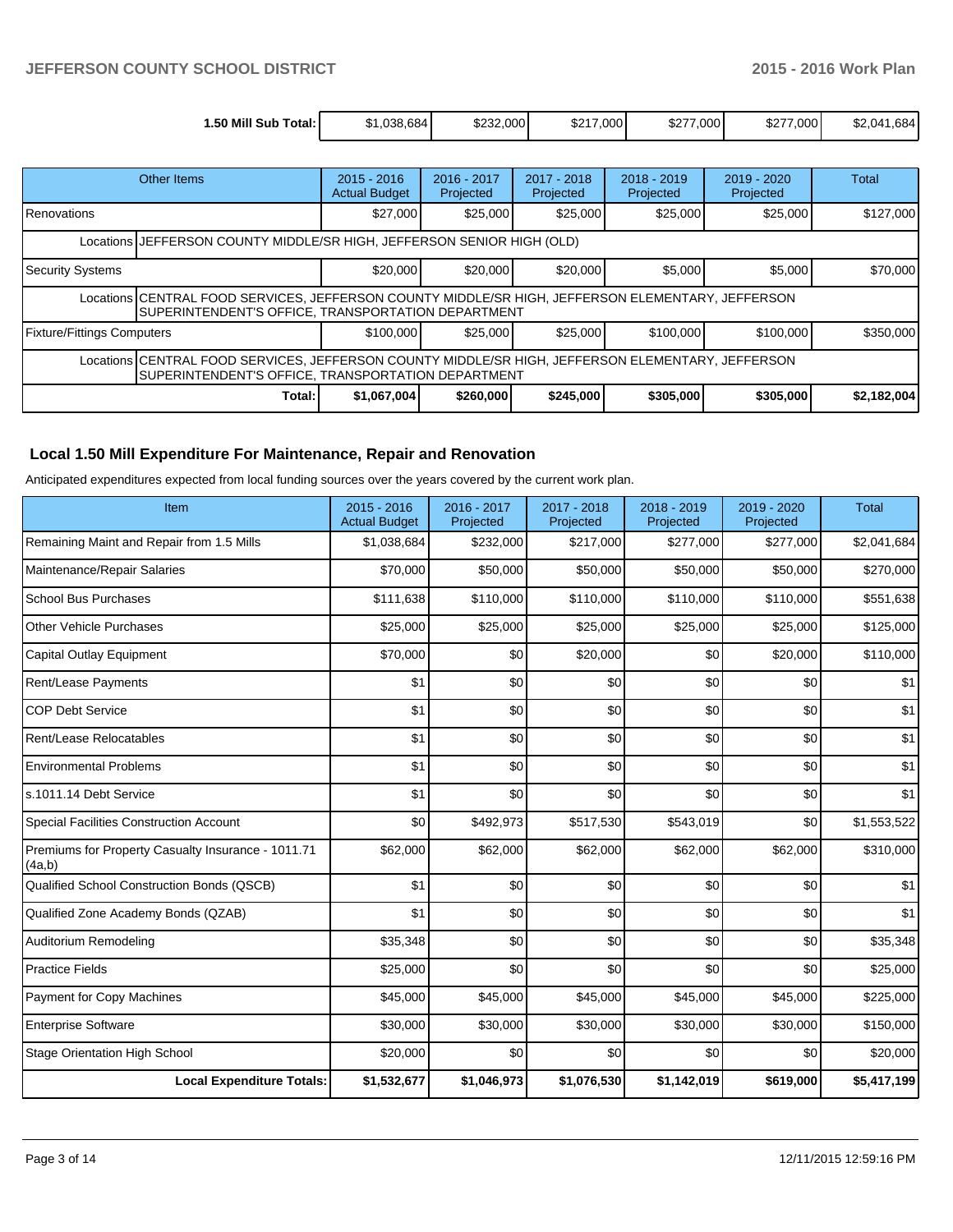## **Revenue**

### **1.50 Mill Revenue Source**

Schedule of Estimated Capital Outlay Revenue from each currently approved source which is estimated to be available for expenditures on the projects included in the tentative district facilities work program. All amounts are NET after considering carryover balances, interest earned, new COP's, 1011.14 and 1011.15 loans, etc. Districts cannot use 1.5-Mill funds for salaries except for those explicitly associated with maintenance/repair projects. (1011.71 (5), F.S.)

| <b>Item</b>                                                                         | Fund | $2015 - 2016$<br><b>Actual Value</b> | 2016 - 2017<br>Projected | 2017 - 2018<br>Projected | $2018 - 2019$<br>Projected | $2019 - 2020$<br>Projected | Total           |
|-------------------------------------------------------------------------------------|------|--------------------------------------|--------------------------|--------------------------|----------------------------|----------------------------|-----------------|
| (1) Non-exempt property<br>lassessed valuation                                      |      | \$606,657,075                        | \$638,809,900            | \$672,666,825            | \$708,318,166              | \$745,859,030              | \$3,372,310,996 |
| $(2)$ The Millege projected for<br>discretionary capital outlay per<br>ls.1011.71   |      | 1.50                                 | 1.50                     | 1.50                     | 1.50                       | 1.50                       |                 |
| $(3)$ Full value of the 1.50-Mill<br>discretionary capital outlay per<br>ls.1011.71 |      | \$1,019,184                          | \$1,073,201              | \$1,130,080              | \$1,189,975                | \$1,253,043                | \$5,665,483     |
| (4) Value of the portion of the 1.50<br>-Mill ACTUALLY levied                       | 370  | \$873,586                            | \$919,886                | \$968,640                | \$1,019,978                | \$1,074,037                | \$4,856,127     |
| $(5)$ Difference of lines $(3)$ and $(4)$                                           |      | \$145,598                            | \$153,315                | \$161.440                | \$169,997                  | \$179,006                  | \$809,356       |

## **PECO Revenue Source**

The figure in the row designated "PECO Maintenance" will be subtracted from funds available for new construction because PECO maintenance dollars cannot be used for new construction.

| Item                                  | Fund             | $2015 - 2016$<br><b>Actual Budget</b> | 2016 - 2017<br>Projected | 2017 - 2018<br>Projected | $2018 - 2019$<br>Projected | $2019 - 2020$<br>Projected | Total     |
|---------------------------------------|------------------|---------------------------------------|--------------------------|--------------------------|----------------------------|----------------------------|-----------|
| <b>IPECO New Construction</b>         | 340 <sup>l</sup> | \$0 <sub>1</sub>                      | \$0                      | \$0                      | \$0 <sub>0</sub>           | \$0                        | \$0       |
| <b>IPECO Maintenance Expenditures</b> |                  | \$28,320                              | \$28,000                 | \$28,000                 | \$28,000                   | \$28,000                   | \$140,320 |
|                                       |                  | \$28,320                              | \$28,000                 | \$28,000                 | \$28,000                   | \$28,000                   | \$140,320 |

## **CO & DS Revenue Source**

Revenue from Capital Outlay and Debt Service funds.

| Item                                             | Fund | $2015 - 2016$<br><b>Actual Budget</b> | 2016 - 2017<br>Projected | $2017 - 2018$<br>Projected | $2018 - 2019$<br>Projected | $2019 - 2020$<br>Projected | Total     |
|--------------------------------------------------|------|---------------------------------------|--------------------------|----------------------------|----------------------------|----------------------------|-----------|
| ICO & DS Cash Flow-through<br><b>Distributed</b> | 360  | \$33,030                              | \$33,030                 | \$33.030                   | \$33.030                   | \$33.030                   | \$165,150 |
| ICO & DS Interest on<br>Undistributed CO         | 360  | \$557                                 | \$557                    | \$557                      | \$557                      | \$557                      | \$2,785   |
|                                                  |      | \$33,587                              | \$33,587                 | \$33,587                   | \$33,587                   | \$33,587                   | \$167,935 |

#### **Fair Share Revenue Source**

All legally binding commitments for proportionate fair-share mitigation for impacts on public school facilities must be included in the 5-year district work program.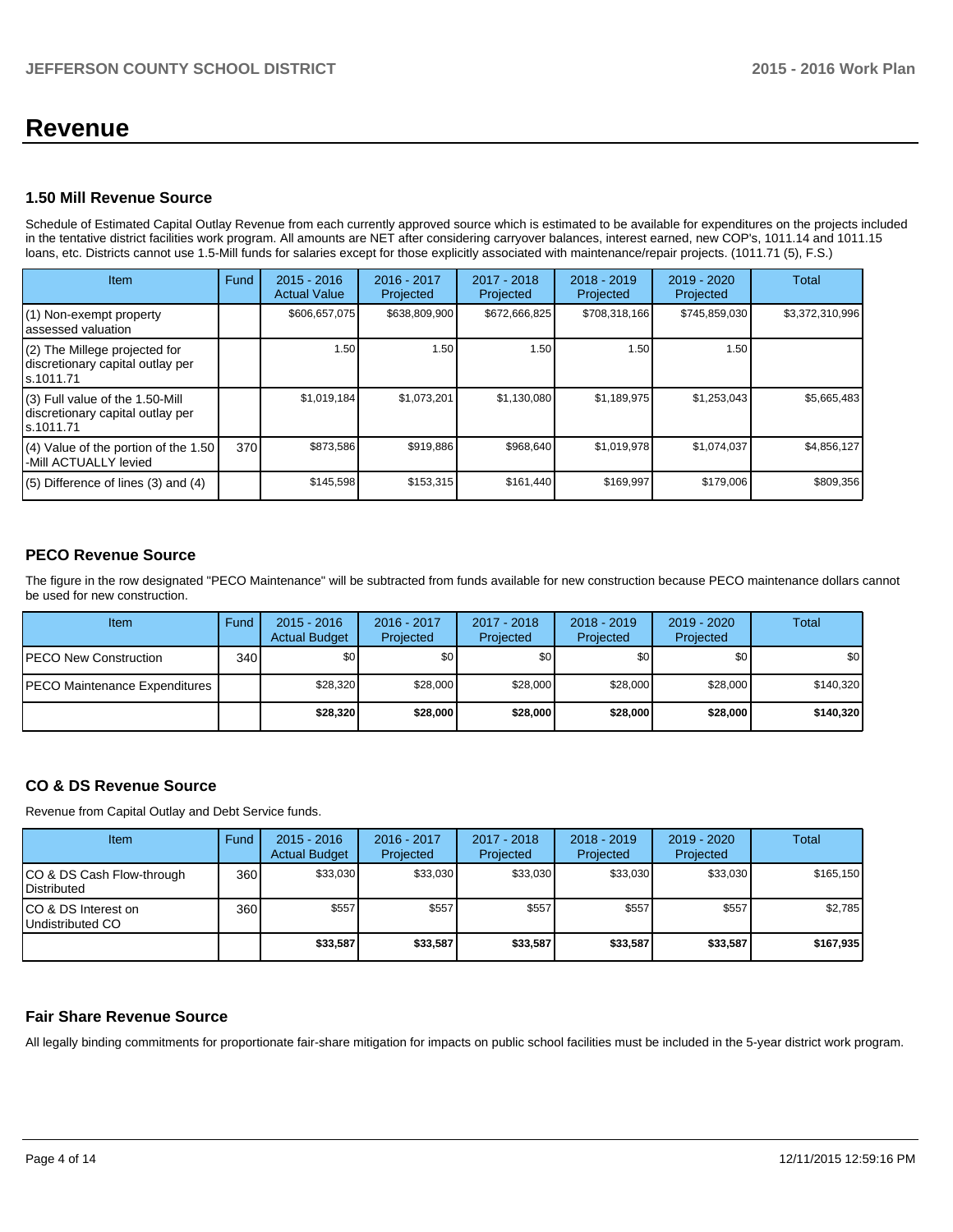Nothing reported for this section.

### **Sales Surtax Referendum**

Specific information about any referendum for a 1-cent or ½-cent surtax referendum during the previous year.

**Did the school district hold a surtax referendum during the past fiscal year 2014 - 2015?**

No

### **Additional Revenue Source**

Any additional revenue sources

| Item                                                                                                   | $2015 - 2016$<br><b>Actual Value</b> | 2016 - 2017<br>Projected | 2017 - 2018<br>Projected | 2018 - 2019<br>Projected | 2019 - 2020<br>Projected | <b>Total</b> |
|--------------------------------------------------------------------------------------------------------|--------------------------------------|--------------------------|--------------------------|--------------------------|--------------------------|--------------|
| Proceeds from a s.1011.14/15 F.S. Loans                                                                | \$0                                  | \$0                      | \$0                      | \$0                      | \$0                      | \$0          |
| District Bonds - Voted local bond<br>referendum proceeds per s.9, Art VII<br><b>State Constitution</b> | \$0                                  | \$0                      | \$0                      | \$0                      | \$0                      | \$0          |
| Proceeds from Special Act Bonds                                                                        | \$0                                  | \$0                      | \$0                      | \$0                      | \$0                      | \$0          |
| Estimated Revenue from CO & DS Bond<br>Sale                                                            | \$0                                  | \$0                      | \$0                      | \$0                      | \$0                      | \$0          |
| Proceeds from Voted Capital<br>Improvements millage                                                    | \$0                                  | \$0                      | \$0                      | \$0                      | \$0                      | \$0          |
| Other Revenue for Other Capital Projects                                                               | \$0                                  | \$0                      | \$0                      | \$0                      | \$0                      | \$0          |
| Proceeds from 1/2 cent sales surtax<br>authorized by school board                                      | \$0                                  | \$0                      | \$0                      | \$0                      | \$0                      | \$0          |
| Proceeds from local governmental<br>infrastructure sales surtax                                        | \$0                                  | \$0                      | \$0                      | \$0                      | \$0                      | \$0          |
| Proceeds from Certificates of<br>Participation (COP's) Sale                                            | \$0                                  | \$0                      | \$0                      | \$0                      | \$0                      | \$0          |
| Classrooms First Bond proceeds amount<br>authorized in FY 1997-98                                      | \$70,741                             | \$70,741                 | \$0                      | \$0                      | \$0                      | \$141,482    |
| <b>Classrooms for Kids</b>                                                                             | \$0                                  | \$0                      | \$0                      | \$0                      | \$0                      | \$0          |
| <b>District Equity Recognition</b>                                                                     | \$0                                  | \$0                      | \$0                      | \$0                      | \$0                      | \$0          |
| <b>Federal Grants</b>                                                                                  | \$0                                  | \$0                      | \$0                      | \$0                      | \$0                      | \$0          |
| Proportionate share mitigation (actual<br>cash revenue only, not in kind donations)                    | \$0                                  | \$0                      | \$0                      | \$0                      | \$0                      | \$0          |
| Impact fees received                                                                                   | \$0                                  | \$0                      | \$0                      | \$0                      | \$0                      | \$0          |
| Private donations                                                                                      | \$0                                  | \$0                      | \$0                      | \$0                      | \$0                      | \$0          |
| Grants from local governments or not-for-<br>profit organizations                                      | \$0                                  | \$0                      | \$0                      | \$0                      | \$0                      | \$0          |
| Interest, Including Profit On Investment                                                               | \$0                                  | \$0                      | \$0                      | \$0                      | \$0                      | \$0          |
| Revenue from Bonds pledging proceeds<br>from 1 cent or 1/2 cent Sales Surtax                           | \$0                                  | \$0                      | \$0                      | \$0                      | \$0                      | \$0          |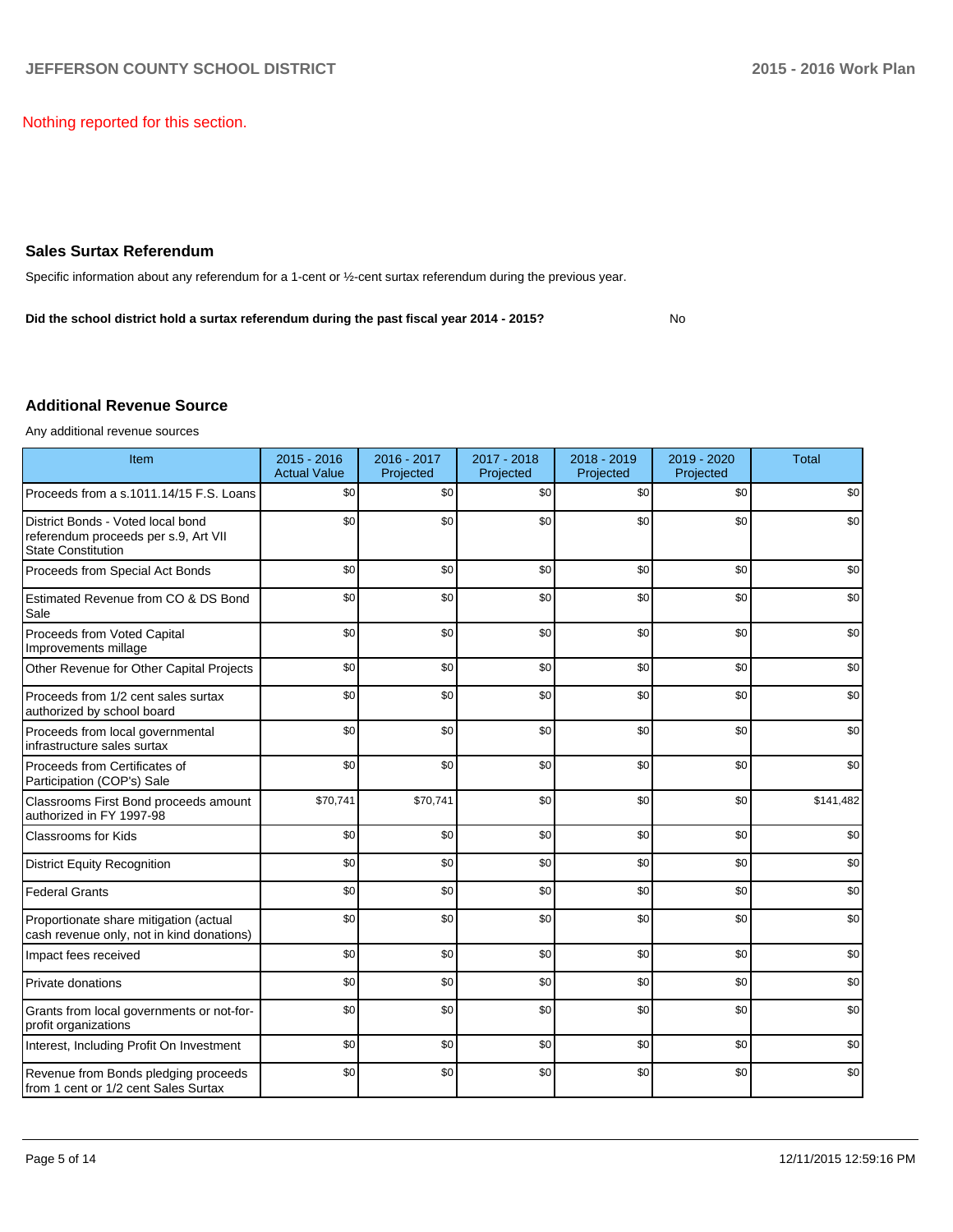## **JEFFERSON COUNTY SCHOOL DISTRICT 2015 - 2016 Work Plan**

| <b>ITotal Fund Balance Carried Forward</b>                                                                          | \$746,861 | \$0         | \$0         | \$0         | \$0 | \$746,861    |
|---------------------------------------------------------------------------------------------------------------------|-----------|-------------|-------------|-------------|-----|--------------|
| General Capital Outlay Obligated Fund<br>Balance Carried Forward From Total<br><b>IFund Balance Carried Forward</b> | \$0       | \$0         | \$0         | \$0         | \$0 | \$0          |
| Special Facilities Construction Account                                                                             | \$0       | \$5,897,560 | \$5,897,560 | \$5,897,556 | \$0 | \$17,692,676 |
| One Cent - 1/2 Cent Sales Surtax Debt<br><b>I Service From Total Fund Balance Carried</b><br><b>IForward</b>        | \$0       | \$0         | \$0         | \$0         | \$0 | \$0          |
| Capital Outlay Projects Funds Balance<br>Carried Forward From Total Fund<br><b>Balance Carried Forward</b>          | \$0       | \$0         | \$0         | \$0         | \$0 | \$0          |
| <b>Subtotal</b>                                                                                                     | \$817,602 | \$5,968,301 | \$5,897,560 | \$5,897,556 | \$0 | \$18,581,019 |

## **Total Revenue Summary**

| <b>Item Name</b>                                           | $2015 - 2016$<br><b>Budget</b> | $2016 - 2017$<br>Projected | $2017 - 2018$<br>Projected | $2018 - 2019$<br>Projected | $2019 - 2020$<br>Projected | <b>Five Year Total</b> |
|------------------------------------------------------------|--------------------------------|----------------------------|----------------------------|----------------------------|----------------------------|------------------------|
| Local 1.5 Mill Discretionary Capital Outlay<br>Revenue     | \$873,586                      | \$919,886                  | \$968,640                  | \$1,019,978                | \$1,074,037                | \$4,856,127            |
| PECO and 1.5 Mill Maint and Other 1.5<br>Mill Expenditures | (\$1,532,677)                  | (\$1,046,973)              | (\$1,076,530)              | (S1, 142, 019)             | (S619,000)                 | (\$5,417,199)          |
| IPECO Maintenance Revenue                                  | \$28,320                       | \$28,000                   | \$28,000                   | \$28,000                   | \$28,000                   | \$140,320              |
| <b>Available 1.50 Mill for New</b><br><b>Construction</b>  | $($ \$659,091)                 | (\$127,087)                | (\$107,890)                | $($ \$122,041)             | \$455.037                  | (\$561,072)            |

| <b>Item Name</b>                      | $2015 - 2016$<br><b>Budget</b> | 2016 - 2017<br>Projected | $2017 - 2018$<br>Projected | $2018 - 2019$<br>Projected | 2019 - 2020<br>Projected | <b>Five Year Total</b> |
|---------------------------------------|--------------------------------|--------------------------|----------------------------|----------------------------|--------------------------|------------------------|
| ICO & DS Revenue                      | \$33,587                       | \$33,587                 | \$33,587                   | \$33,587                   | \$33,587                 | \$167,935              |
| <b>IPECO New Construction Revenue</b> | \$0                            | \$0                      | \$0                        | \$0                        | \$0                      | \$0 <sub>1</sub>       |
| Other/Additional Revenue              | \$817,602                      | \$5,968,301              | \$5,897,560                | \$5,897,556                | \$0                      | \$18,581,019           |
| <b>Total Additional Revenuel</b>      | \$851,189                      | \$6,001,888              | \$5,931,147                | \$5,931,143                | \$33,587                 | \$18,748,954           |
| <b>Total Available Revenue</b>        | \$192,098                      | \$5,874,801              | \$5,823,257                | \$5,809,102                | \$488.624                | \$18,187,882           |

## **Project Schedules**

## **Capacity Project Schedules**

A schedule of capital outlay projects necessary to ensure the availability of satisfactory classrooms for the projected student enrollment in K-12 programs.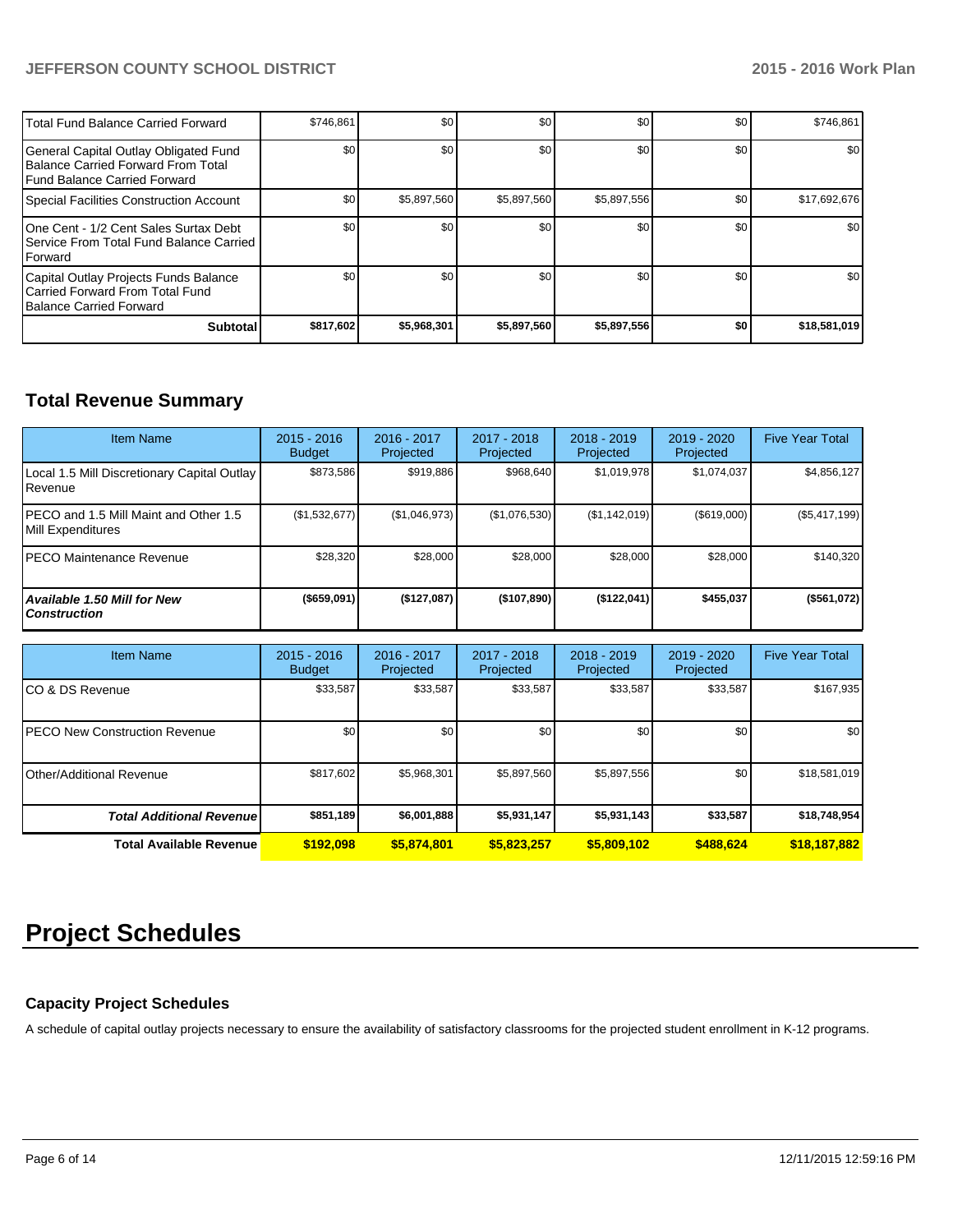## **JEFFERSON COUNTY SCHOOL DISTRICT 2015 - 2016 Work Plan**

| <b>Project Description</b> | Location                                            |                          | $2015 - 2016$ | $2016 - 2017$   | 2017 - 2018 | 2018 - 2019  | 2019 - 2020 | Total           | Funded |
|----------------------------|-----------------------------------------------------|--------------------------|---------------|-----------------|-------------|--------------|-------------|-----------------|--------|
| New Middle High<br>School  | <b>JEFFERSON</b><br><b>COUNTY</b><br>MIDDLE/SR HIGH | Planned<br>Cost:         | \$0           | \$5,897,560     | \$5,897,560 | \$5,897,556  | \$0         | \$17,692,676 No |        |
|                            |                                                     | <b>Student Stations:</b> | 0             | 457             | $\Omega$    | n            | 0           | 457             |        |
|                            | <b>Total Classrooms:</b>                            |                          | 0             | 20              | $\Omega$    | 0            | $\Omega$    | 20              |        |
|                            |                                                     | Gross Sq Ft:             | 0             | 87,385          | $\Omega$    | U            | $\Omega$    | 87,385          |        |
|                            |                                                     |                          |               |                 |             |              |             |                 |        |
|                            |                                                     | <b>Planned Cost:</b>     | \$0           | \$5,897,560     | \$5,897,560 | \$5,897,556  | \$0         | \$17,692,676    |        |
|                            |                                                     | <b>Student Stations:</b> | 0             | 457             | $\bf{0}$    | O            | $\bf{0}$    | 457             |        |
|                            |                                                     | <b>Total Classrooms:</b> | 0             | 20 <sup>1</sup> | $\bf{0}$    | $\mathbf{0}$ | $\bf{0}$    | 20              |        |
|                            |                                                     | Gross Sq Ft:             | 0             | 87,385          | $\bf{0}$    | O            | 0           | 87,385          |        |

#### **Other Project Schedules**

Major renovations, remodeling, and additions of capital outlay projects that do not add capacity to schools.

Nothing reported for this section.

## **Additional Project Schedules**

Any projects that are not identified in the last approved educational plant survey.

| <b>Project Description</b>           | Location                  | <b>Num</b> | 2015 - 2016   2016 - 2017<br>Classroom   Actual Budget | Projected        | $2017 - 2018$<br>Projected | 2018 - 2019<br>Projected | 2019 - 2020<br>Projected | Total | Funded |
|--------------------------------------|---------------------------|------------|--------------------------------------------------------|------------------|----------------------------|--------------------------|--------------------------|-------|--------|
| Project description not<br>specified | Location not<br>specified |            | \$0 I                                                  | \$0 <sub>l</sub> | \$0                        | \$0 I                    | \$0                      |       | \$0 No |
|                                      |                           |            | \$0                                                    | \$O              | \$0                        | \$0 I                    | \$0                      | \$٥١  |        |

## **Non Funded Growth Management Project Schedules**

Schedule indicating which projects, due to planned development, that CANNOT be funded from current revenues projected over the next five years.

Nothing reported for this section.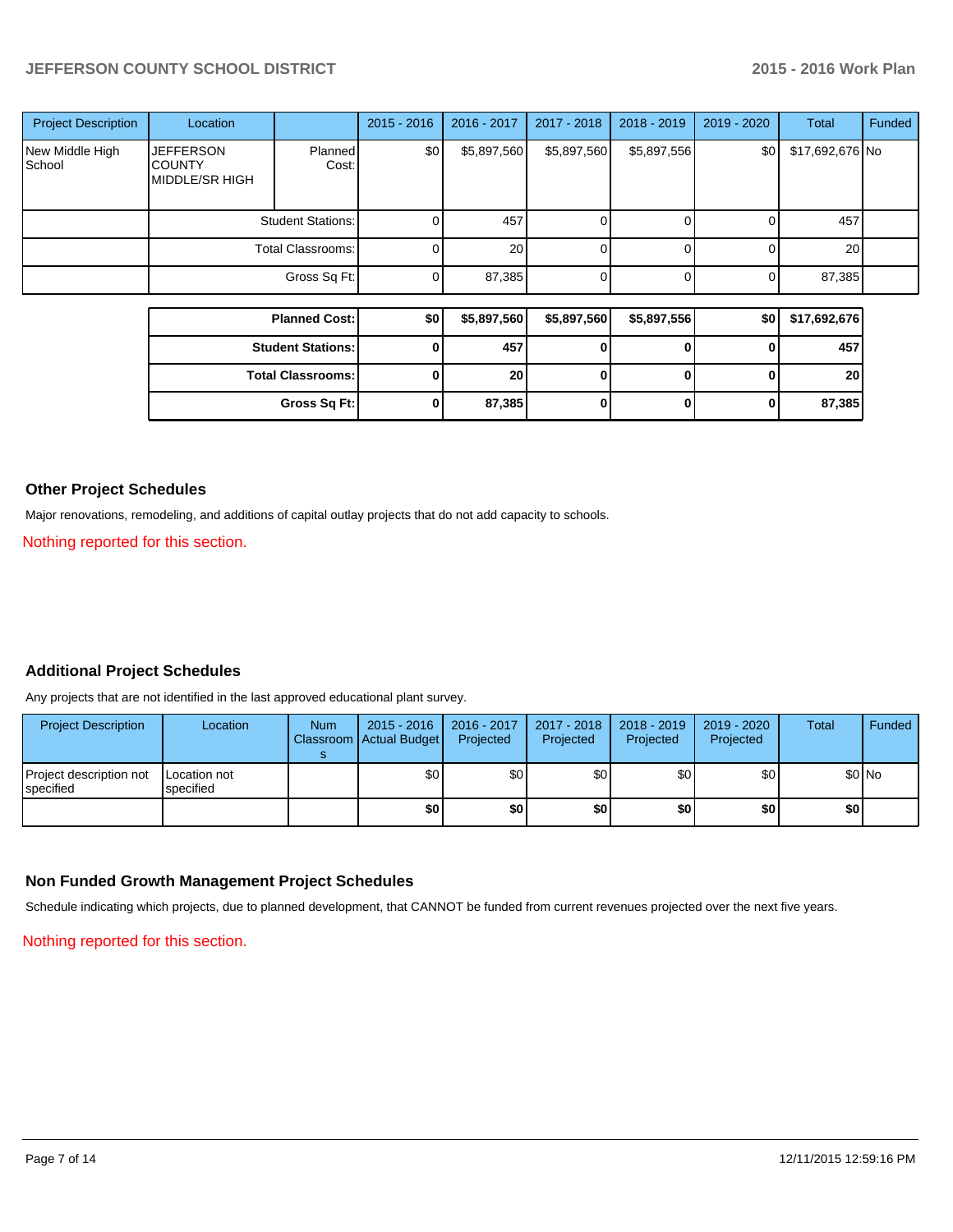## **Tracking**

## **Capacity Tracking**

| Location                             | $2015 -$<br>2016 Satis.<br>Stu. Sta. | Actual<br>$2015 -$<br>2016 FISH<br>Capacity | Actual<br>$2014 -$<br>2015<br><b>COFTE</b> | # Class<br><b>Rooms</b> | Actual<br>Average<br>$2015 -$<br>2016 Class<br><b>Size</b> | Actual<br>$2015 -$<br>2016<br><b>Utilization</b> | <b>New</b><br>Stu.<br><b>Capacity</b> | <b>New</b><br>Rooms to<br>be<br>Added/Re<br>moved | Projected<br>$2019 -$<br>2020<br><b>COFTE</b> | Projected<br>$2019 -$<br>2020<br><b>Utilization</b> | Projected<br>$2019 -$<br>2020 Class<br><b>Size</b> |
|--------------------------------------|--------------------------------------|---------------------------------------------|--------------------------------------------|-------------------------|------------------------------------------------------------|--------------------------------------------------|---------------------------------------|---------------------------------------------------|-----------------------------------------------|-----------------------------------------------------|----------------------------------------------------|
| lJEFFERSON<br><b>IELEMENTARY</b>     | 779                                  | 779 <b>1</b>                                | 465                                        | 42                      | 11 <sub>1</sub>                                            | $60.00\%$                                        |                                       |                                                   | 0                                             | $0.00\%$                                            | 0                                                  |
| IJEFFERSON COUNTY<br>IMIDDLE/SR HIGH | 868                                  | 781                                         | 390                                        | 38 <sup>1</sup>         | 10 <sup>1</sup>                                            | 50.00 %                                          |                                       |                                                   | 0                                             | $0.00\%$                                            | $\mathbf 0$                                        |
|                                      | 1,647                                | 1,560                                       | 854                                        | 80                      | 11                                                         | 54.75 %                                          |                                       |                                                   | 0                                             | $0.00 \%$                                           | $\mathbf 0$                                        |

The COFTE Projected Total (0) for 2019 - 2020 must match the Official Forecasted COFTE Total (660 ) for 2019 - 2020 before this section can be completed. In the event that the COFTE Projected Total does not match the Official forecasted COFTE, then the Balanced Projected COFTE Table should be used to balance COFTE.

| Projected COFTE for 2019 - 2020 |                  | <b>Grade Level Type</b> | <b>Balanced Projected</b><br>COFTE for 2019 - 2020 |
|---------------------------------|------------------|-------------------------|----------------------------------------------------|
| Elementary (PK-3)               | 250              |                         |                                                    |
| Middle (4-8)                    | 248              |                         |                                                    |
|                                 |                  | Elementary (PK-3)       | 250                                                |
| High (9-12)                     | 162 <sub>1</sub> |                         |                                                    |
|                                 |                  | Middle (4-8)            | 248                                                |
|                                 | 660              |                         |                                                    |
|                                 |                  | High (9-12)             | 162                                                |
|                                 |                  |                         |                                                    |
|                                 |                  |                         | 660                                                |

## **Relocatable Replacement**

Number of relocatable classrooms clearly identified and scheduled for replacement in the school board adopted financially feasible 5-year district work program.

| Location                               | $-2016$<br>$2015 -$ | 2016 - 2017 | $-2018$<br>2017 | $2018 - 2019$ | 2019 - 2020 | Year 5 Total |
|----------------------------------------|---------------------|-------------|-----------------|---------------|-------------|--------------|
| <b>Total Relocatable Replacements:</b> |                     |             |                 |               |             |              |

## **Charter Schools Tracking**

Information regarding the use of charter schools.

Nothing reported for this section.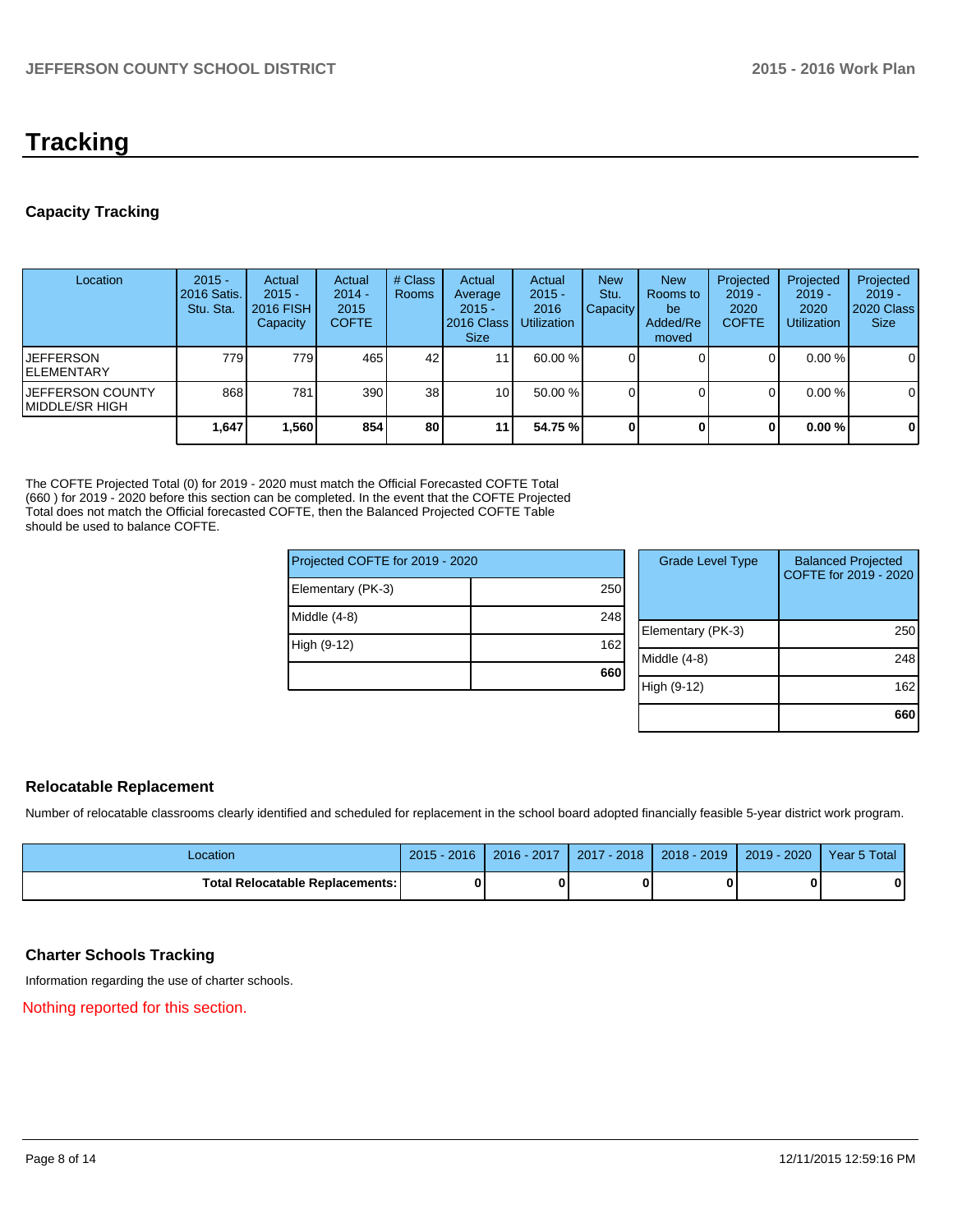#### **Special Purpose Classrooms Tracking**

The number of classrooms that will be used for certain special purposes in the current year, by facility and type of classroom, that the district will, 1), not use for educational purposes, and 2), the co-teaching classrooms that are not open plan classrooms and will be used for educational purposes.

| School | <b>School Type</b>                   | $#$ of Elementary<br>K-3 Classrooms | # of Middle 4-8<br><b>Classrooms</b> | # of High $9-12$<br><b>Classrooms</b> | # of $ESE$<br><b>Classrooms</b> | # of Combo<br><b>Classrooms</b> | <b>Total</b><br><b>Classrooms</b> |
|--------|--------------------------------------|-------------------------------------|--------------------------------------|---------------------------------------|---------------------------------|---------------------------------|-----------------------------------|
|        | <b>Total Educational Classrooms:</b> |                                     |                                      |                                       |                                 |                                 | 0                                 |
|        |                                      |                                     |                                      |                                       |                                 |                                 |                                   |
| School | <b>School Type</b>                   | # of Elementary<br>K-3 Classrooms   | # of Middle 4-8<br><b>Classrooms</b> | # of High $9-12$<br><b>Classrooms</b> | # of $ESE$<br><b>Classrooms</b> | # of Combo<br><b>Classrooms</b> | Total<br><b>Classrooms</b>        |
|        | <b>Total Co-Teaching Classrooms:</b> |                                     |                                      |                                       |                                 |                                 | $\mathbf{0}$                      |

#### **Infrastructure Tracking**

**Necessary offsite infrastructure requirements resulting from expansions or new schools. This section should include infrastructure information related to capacity project schedules and other project schedules (Section 4).**

Not Specified

**Proposed location of planned facilities, whether those locations are consistent with the comprehensive plans of all affected local governments, and recommendations for infrastructure and other improvements to land adjacent to existing facilities. Provisions of 1013.33(12), (13) and (14) and 1013.36 must be addressed for new facilities planned within the 1st three years of the plan (Section 5).**

Not Specified

**Consistent with Comp Plan?** No

#### **Net New Classrooms**

The number of classrooms, by grade level and type of construction, that were added during the last fiscal year.

| List the net new classrooms added in the 2014 - 2015 fiscal year.                                                                                       | LList the net new classrooms to be added in the 2015 - 2016 fiscal<br>Ivear. |                            |                                |                        |                                                                        |                            |                                |                        |
|---------------------------------------------------------------------------------------------------------------------------------------------------------|------------------------------------------------------------------------------|----------------------------|--------------------------------|------------------------|------------------------------------------------------------------------|----------------------------|--------------------------------|------------------------|
| "Classrooms" is defined as capacity carrying classrooms that are added to increase<br>capacity to enable the district to meet the Class Size Amendment. |                                                                              |                            |                                |                        | Totals for fiscal year 2015 - 2016 should match totals in Section 15A. |                            |                                |                        |
| Location                                                                                                                                                | $2014 - 2015 \#$<br>Permanent                                                | $2014 - 2015$ #<br>Modular | $2014 - 2015$ #<br>Relocatable | $2014 - 2015$<br>Total | $2015 - 2016$ #<br>Permanent                                           | $2015 - 2016$ #<br>Modular | $2015 - 2016$ #<br>Relocatable | $2015 - 2016$<br>Total |
| Elementary (PK-3)                                                                                                                                       |                                                                              |                            |                                |                        |                                                                        |                            |                                |                        |
| Middle (4-8)                                                                                                                                            |                                                                              |                            |                                |                        |                                                                        |                            |                                | 0                      |
| High (9-12)                                                                                                                                             |                                                                              |                            |                                |                        |                                                                        |                            |                                |                        |
|                                                                                                                                                         |                                                                              |                            |                                |                        |                                                                        |                            |                                |                        |

#### **Relocatable Student Stations**

Number of students that will be educated in relocatable units, by school, in the current year, and the projected number of students for each of the years in the workplan.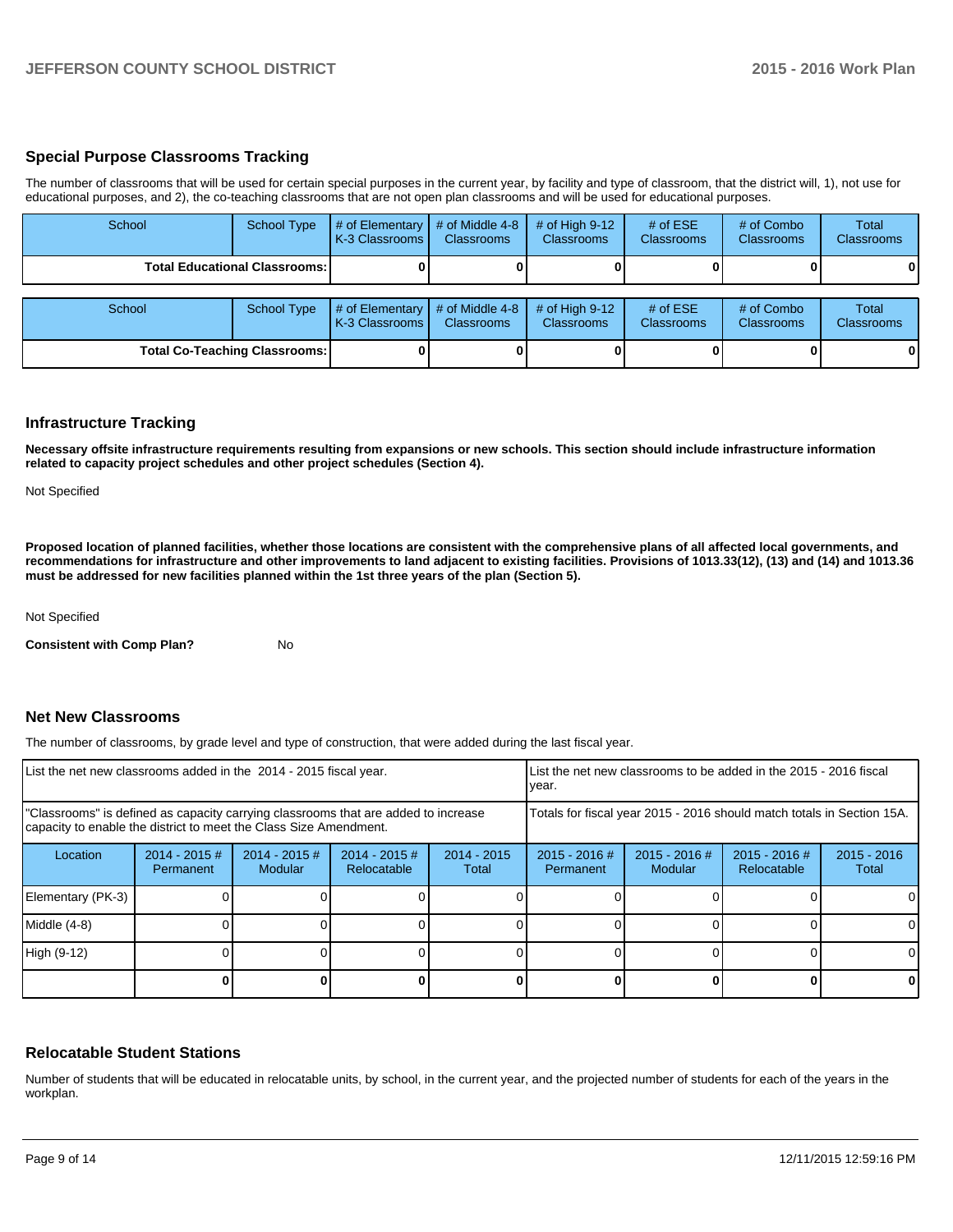## **JEFFERSON COUNTY SCHOOL DISTRICT 2015 - 2016 Work Plan**

| <b>Site</b>                                       | $2015 - 2016$ | 2016 - 2017 | 2017 - 2018 | 2018 - 2019 | $2019 - 2020$ | 5 Year Average  |
|---------------------------------------------------|---------------|-------------|-------------|-------------|---------------|-----------------|
| JEFFERSON COUNTY MIDDLE/SR HIGH                   |               |             |             |             |               | ΟI              |
| <b>JEFFERSON ELEMENTARY</b>                       | 131           | <b>118</b>  |             |             |               | 50 <sub>l</sub> |
|                                                   |               |             |             |             |               |                 |
| Totals for JEFFERSON COUNTY SCHOOL DISTRICT       |               |             |             |             |               |                 |
| Total students in relocatables by year.           | 131           | 118         |             |             |               | <b>50</b>       |
| Total number of COFTE students projected by year. | 802           | 762         | 721         | 686         | 660           | 726             |
| Percent in relocatables by year.                  | 16 %          | 15%         | 0%          | 0%          | 0%            | 7 %             |

## **Leased Facilities Tracking**

Exising leased facilities and plans for the acquisition of leased facilities, including the number of classrooms and student stations, as reported in the educational plant survey, that are planned in that location at the end of the five year workplan.

| Location                        | # of Leased<br>Classrooms 2015 -<br>2016 | <b>FISH Student</b><br><b>Stations</b> | Owner | # of Leased<br>Classrooms 2019 - I<br>2020 | <b>FISH Student</b><br><b>Stations</b> |
|---------------------------------|------------------------------------------|----------------------------------------|-------|--------------------------------------------|----------------------------------------|
| IJEFFERSON ELEMENTARY           |                                          |                                        |       |                                            |                                        |
| JEFFERSON COUNTY MIDDLE/SR HIGH |                                          |                                        |       |                                            |                                        |
|                                 |                                          |                                        |       |                                            |                                        |

#### **Failed Standard Relocatable Tracking**

Relocatable units currently reported by school, from FISH, and the number of relocatable units identified as 'Failed Standards'.

Nothing reported for this section.

## **Planning**

#### **Class Size Reduction Planning**

**Plans approved by the school board that reduce the need for permanent student stations such as acceptable school capacity levels, redistricting, busing, year-round schools, charter schools, magnet schools, public-private partnerships, multitrack scheduling, grade level organization, block scheduling, or other alternatives.**

The School District of Jefferson has sufficient student stations to implement the Constitutional requirements for class size throughout the planning period.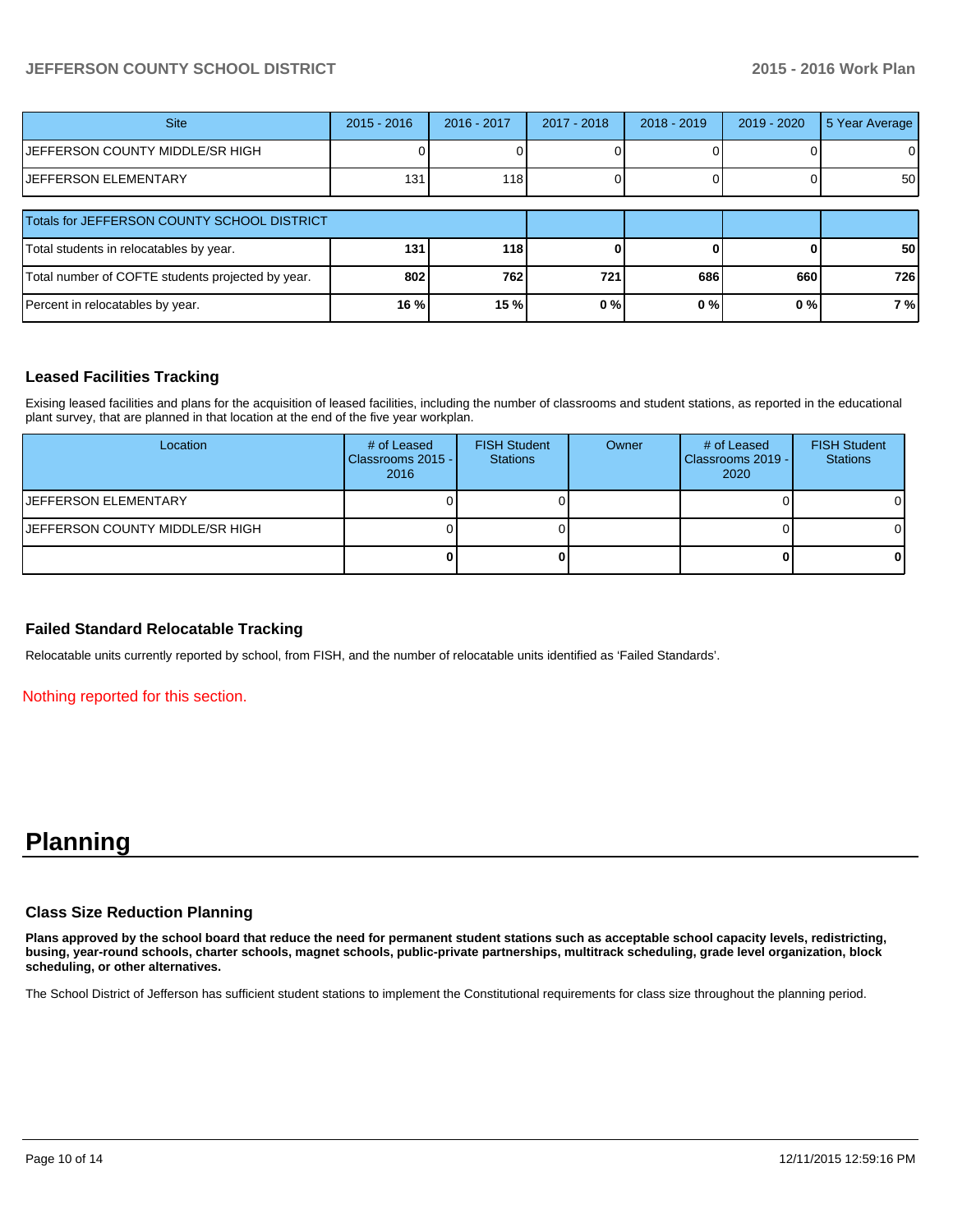## **School Closure Planning**

#### **Plans for the closure of any school, including plans for disposition of the facility or usage of facility space, and anticipated revenues.**

Subject to funding being provided to the School District from the Special Facilities Construction Account for the financial years 2016/17, 2017/18 and 2018/19, it would be the District intention to close its existing elementary school and move its students to our facility on David Road Monticello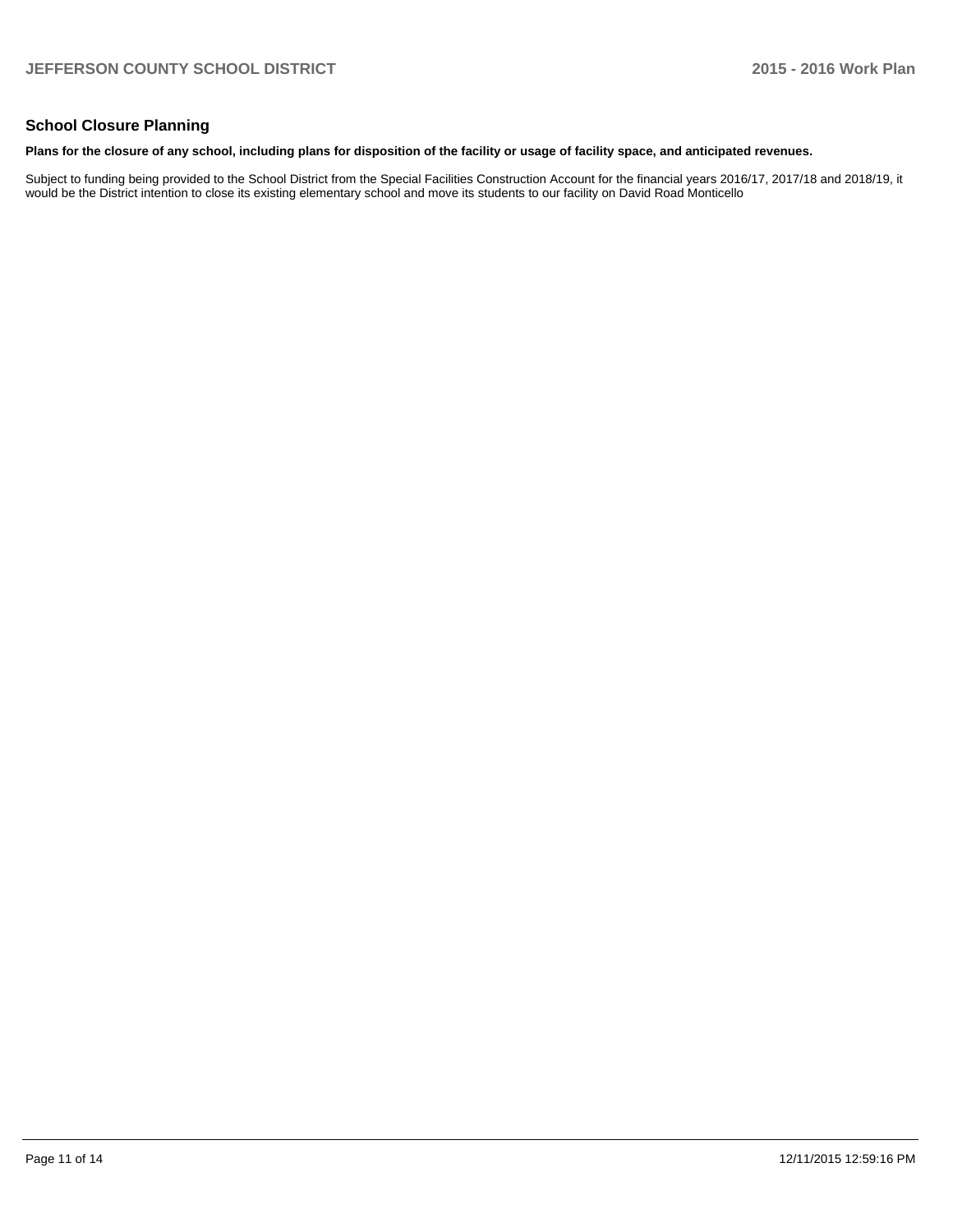## **Long Range Planning**

#### **Ten-Year Maintenance**

District projects and locations regarding the projected need for major renovation, repair, and maintenance projects within the district in years 6-10 beyond the projects plans detailed in the five years covered by the work plan.

Nothing reported for this section.

#### **Ten-Year Capacity**

Schedule of capital outlay projects projected to ensure the availability of satisfactory student stations for the projected student enrollment in K-12 programs for the future 5 years beyond the 5-year district facilities work program.

Nothing reported for this section.

#### **Ten-Year Planned Utilization**

Schedule of planned capital outlay projects identifying the standard grade groupings, capacities, and planned utilization rates of future educational facilities of the district for both permanent and relocatable facilities.

| Grade Level Projections         | <b>FISH</b><br>Student<br><b>Stations</b> | <b>Actual 2014 -</b><br>2015 FISH<br>Capacity | Actual<br>$2014 -$<br>2015<br><b>COFTE</b> | Actual 2014 - 2015<br><b>Utilization</b> | Actual 2015 - 2016 / 2024 - 2025 new<br>Student Capacity to be added/removed | Projected 2024<br>2025 COFTE | $-$ Projected 2024 -<br>2025 Utilization |
|---------------------------------|-------------------------------------------|-----------------------------------------------|--------------------------------------------|------------------------------------------|------------------------------------------------------------------------------|------------------------------|------------------------------------------|
| Elementary - District<br>Totals | 1.789                                     | 1.789                                         | 597.00                                     | 33.37 %                                  |                                                                              |                              | 0.00%                                    |
| Middle - District Totals        | 957                                       | 861                                           | 438.00                                     | 50.87 %                                  |                                                                              |                              | 0.00%                                    |
| High - District Totals          |                                           |                                               | 0.00                                       | $0.00\%$                                 |                                                                              |                              | 0.00%                                    |
| Other - ESE, etc                | 873                                       | 873                                           | 22.00                                      | 2.52%                                    |                                                                              |                              | 0.00%                                    |
|                                 | 3,619                                     | 3,523                                         | .057.00                                    | 30.00%                                   |                                                                              |                              | 0.00%                                    |

**Combination schools are included with the middle schools for student stations, capacity, COFTE and utilization purposes because these facilities all have a 90% utilization factor. Use this space to explain or define the grade groupings for combination schools.**

No comments to report.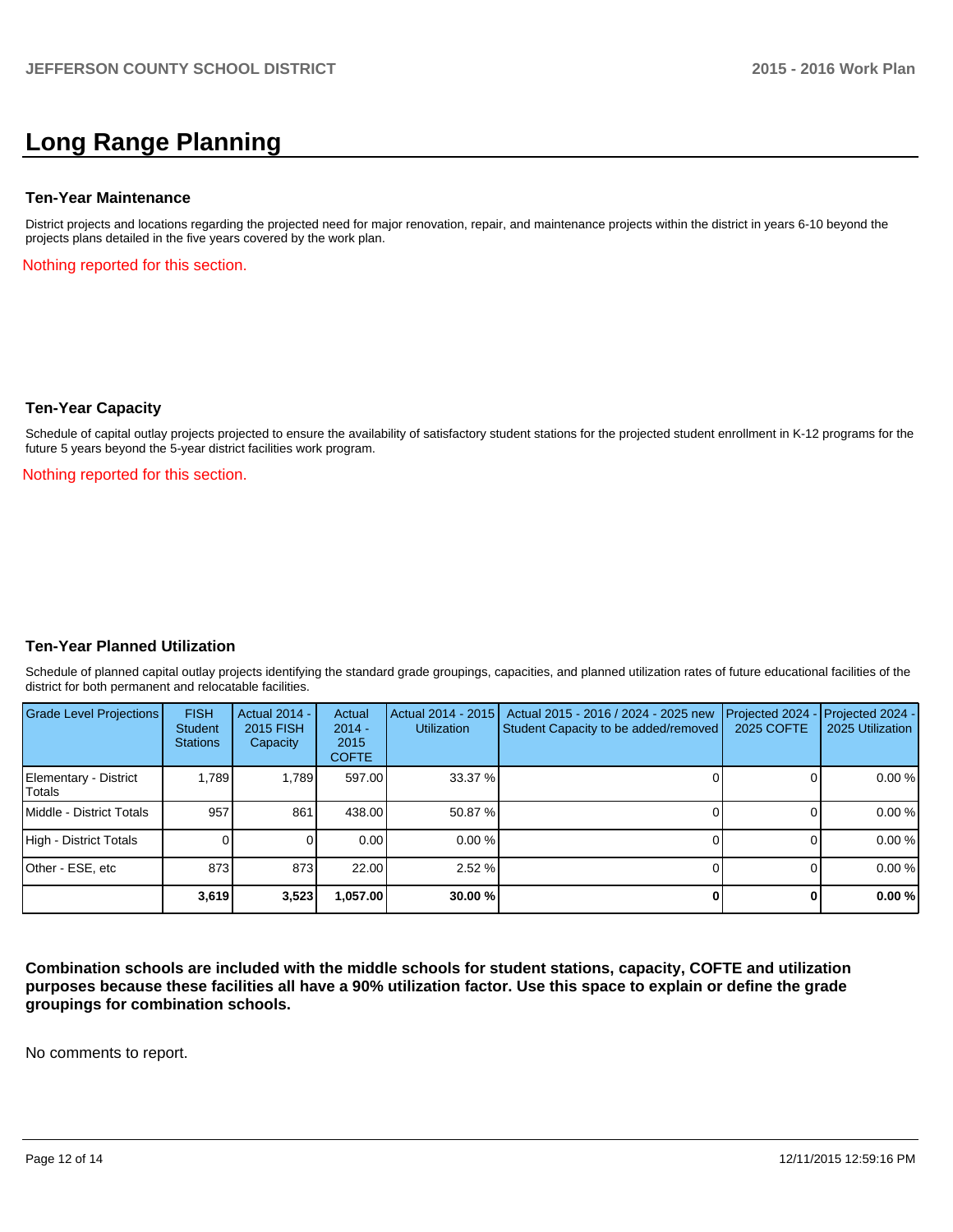#### **Ten-Year Infrastructure Planning**

**Proposed Location of Planned New, Remodeled, or New Additions to Facilities in 06 thru 10 out years (Section 28).**

Nothing reported for this section.

Plans for closure of any school, including plans for disposition of the facility or usage of facility space, and anticipated revenues in the 06 thru 10 out **years (Section 29).**

Nothing reported for this section.

#### **Twenty-Year Maintenance**

District projects and locations regarding the projected need for major renovation, repair, and maintenance projects within the district in years 11-20 beyond the projects plans detailed in the five years covered by the work plan.

Nothing reported for this section.

## **Twenty-Year Capacity**

Schedule of capital outlay projects projected to ensure the availability of satisfactory student stations for the projected student enrollment in K-12 programs for the future 11-20 years beyond the 5-year district facilities work program.

Nothing reported for this section.

#### **Twenty-Year Planned Utilization**

Schedule of planned capital outlay projects identifying the standard grade groupings, capacities, and planned utilization rates of future educational facilities of the district for both permanent and relocatable facilities.

| <b>Grade Level Projections</b>   | <b>FISH</b><br><b>Student</b><br><b>Stations</b> | Actual 2014 -<br>2015 FISH<br>Capacity | Actual<br>$2014 -$<br>2015<br><b>COFTE</b> | Actual 2014 - 2015<br><b>Utilization</b> | Actual 2015 - 2016 / 2034 - 2035 new<br>Student Capacity to be added/removed | Projected 2034<br>2035 COFTE | Projected 2034 -<br>2035 Utilization |
|----------------------------------|--------------------------------------------------|----------------------------------------|--------------------------------------------|------------------------------------------|------------------------------------------------------------------------------|------------------------------|--------------------------------------|
| Elementary - District<br> Totals | 1.789                                            | 1.789                                  | 597.00                                     | 33.37 %                                  |                                                                              |                              | 0.06%                                |
| Middle - District Totals         | 957                                              | 861                                    | 438.00                                     | 50.87 %                                  |                                                                              |                              | 0.12%                                |
| High - District Totals           |                                                  |                                        | 0.00                                       | 0.00%                                    |                                                                              |                              | 0.00%                                |
| Other - ESE, etc                 | 873                                              | 873                                    | 22.00                                      | 2.52%                                    |                                                                              |                              | 0.11%                                |
|                                  | 3,619                                            | 3,523                                  | 1,057.00                                   | 30.00%                                   |                                                                              |                              | 0.11%                                |